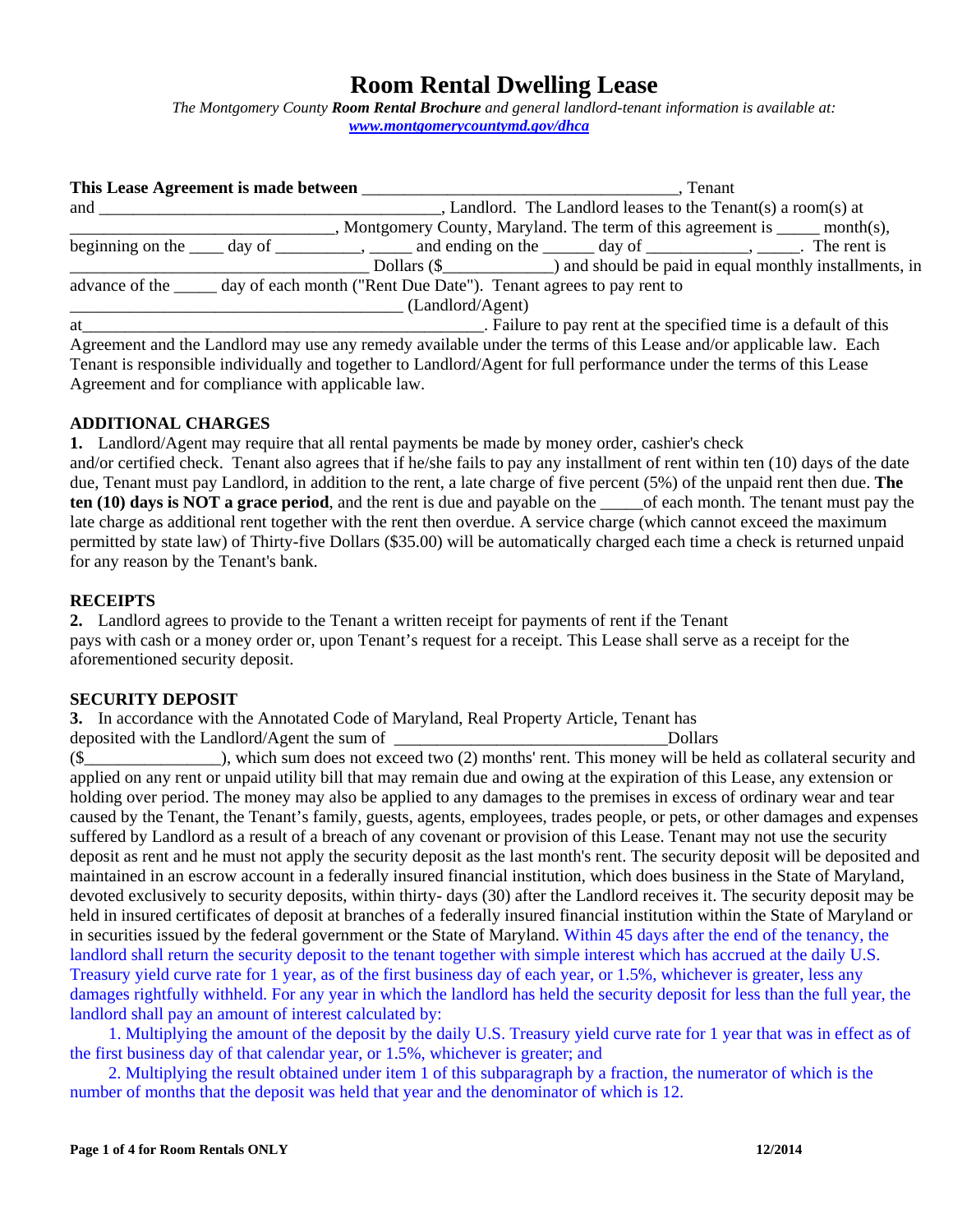Interest shall accrue at six-month intervals from the day the tenant gives the landlord the security deposit. Interest is not compounded. Interest shall be payable only on security deposits of \$ 50 or more.

 If the landlord, without a reasonable basis, fails to return any part of the security deposit, plus accrued interest, within 45 days after the termination of the tenancy, the tenant has an action of up to threefold of the withheld amount, plus reasonable attorney's fees.

The foregoing provisions do not apply to any Tenant who has abandoned the premises or been evicted unless the Tenant makes a written demand for the return of the security deposit within 45 days of being evicted, ejected or abandoning the premises, and provides the Landlord with his/her new address.

 In the event of a sale of the property or the transfer or assignment by the Landlord/Agent of this Lease, the Landlord/Agent has the obligation to transfer the security deposit to the new Landlord/Agent. After the transfer is made and after written notice is given to the Tenant with the name and address of the new Landlord/Agent, Landlord/Agent is released from all liability for the return of the security deposit and the Tenant must look solely to the new Landlord/Agent for the return of his/her security deposit. This provision will apply to every transfer or assignment made of the security deposit to a new Landlord/Agent.

In the event the Tenant makes a rightful or permitted assignment of this Lease to any assignee or sublessee, the security deposit is deemed to be held by the Landlord/Agent as a deposit made by the assignee or sublessee and the Landlord/Agent has no further liability to return the security deposit to the Tenant.

The failure of the Landlord to comply with the Security Deposit Law may result in the Landlord being liable to the Tenant for a penalty of up to 3 times the Security Deposit withheld, plus reasonable attorney's fees.

The Landlord or Landlord's estate, but not the managing agent or court appointed receiver, will remain liable to the Tenant for the maintenance of the security deposit as required by law.

*List of existing damages.* Tenant has the right to have the dwelling unit inspected by the Landlord in the Tenant's presence so the Landlord can make a written list of damages that exist at the commencement of the tenancy if the Tenant makes this request to the Landlord by certified mail within fifteen (15) days of the Tenant's occupancy. This list is for information only, and Landlord/Agent shall not be obligated to make any repairs except as specified by this Lease or as required by law.

At the termination of the tenancy, the Tenant has the right to be present at the time of inspection to determine if there is any damage to the premises if Tenant notifies Landlord by certified mail at least fifteen (15) days prior to Tenant's date of moving of Tenant's intention to move, date of moving and new address. Upon receipt of notice, Landlord/Agent shall notify Tenant by certified mail of the time and date when the premises are to be inspected. The inspection date shall occur within five (5) days before or five (5) days after the Tenant's (or Landlord's) intended moving date as designated in Tenant's (or Landlord's) notice.

# **ACCEPTANCE OF PROPERTY**

**4.** Landlord agrees that the leased premises and all common areas are delivered in a clean, safe and sanitary condition, free of rodents and vermin, in a habitable condition.

#### **USES/AUTHORIZED OCCUPANT**

**5.** The room(s) will be used solely for residential purposes and be occupied by no more than \_\_\_\_ person(s), including children. The following persons and no others, except after-born children, are authorized by Landlord to reside in the room(s):

\_\_\_\_\_\_\_\_\_\_\_\_\_\_\_\_\_\_\_\_\_\_\_\_\_\_\_\_\_\_\_\_\_\_\_\_\_\_\_\_\_\_\_\_\_\_\_\_\_\_\_\_\_\_\_\_\_\_\_\_\_\_\_\_\_\_\_\_\_\_\_\_\_\_\_\_\_\_\_\_\_\_\_\_\_\_\_\_\_.

#### **MAINTENANCE**

**6.** Tenant must generally maintain the room in a clean, sanitary and safe condition. Maintenance includes the replacement of light bulbs, cleaning of bathroom and cleaning of appliances including, but not limited to, stoves and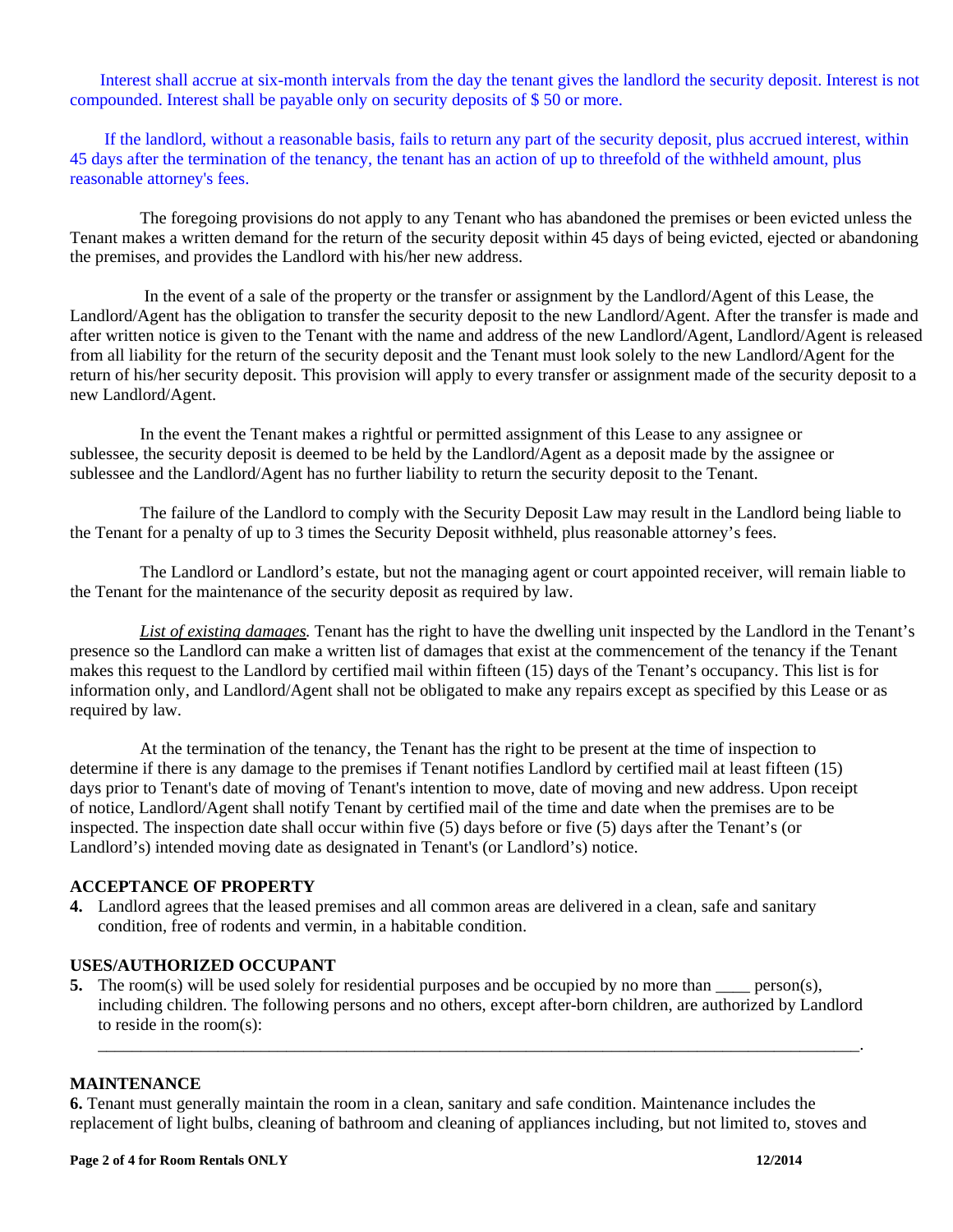microwave ovens, refrigerators and freezers, garbage disposals, dishwashers, washing machines, and clothes dryers if you have access to these appliances).

Tenant must promptly report to Landlord any problems requiring repairs or replacement beyond general maintenance. *Tenant must not order repairs or replacements without prior approval from the Landlord/Agent.* 

# **UTILITIES**

**7.** Tenant must pay  $\frac{1}{4}$ ,  $\frac{1}{2}$ , \_\_\_\_\_ (other) of utility charges as marked: (Check all that apply)

 $\Box$ Gas  $\Box$  electric  $\Box$  water and sewer  $\Box$  telephone/ cable  $\Box$  Other These payments will be made when the Landlord presents the bill to the Tenant.

# **SMOKE DETECTORS**

**8.** Landlord/Agent certifies that Smoke Detectors have been installed and are in proper working condition in accordance with applicable law prior to Tenant's occupancy.

# **VEHICLE PARKING**

**9.** Tenant may not park any motor vehicle, trailer, or other such vehicle on the property without current license plates and the vehicles must be in operating condition. Park vehicles only in garages, driveways, assigned spaces, if provided, on the street, or as regulated by the Common Ownership Community (if applicable).

# **LANDLORD/AGENT ACCESS TO PREMISES**

**10.** a. Landlord may enter the Tenant's room after giving due notice **(24 hours)** to the Tenant and the Tenant has not unreasonably objected, to make necessary repairs during normal business hours, including weekends, except as the Landlord and Tenant otherwise agree. Landlord/Agent may enter the room immediately without notice to Tenant in an emergency situation.

b. Landlord/Agent may enter the room after due notice to the Tenant **(24 hours)** when the Landlord is required to allow access to the Department of Housing and Community Affairs for an inspection.

# **RETALIATORY EVICTION**

**11.** The Landlord must not actually or constructively evict or attempt to evict a Tenant from, or deny a tenant access to, the room(s) occupied by the Tenant without following the judicial process authorized in state law to obtain possession of the dwelling unit.

# **TERMINATION-HOLD OVER**

**12.** a. Either Landlord or Tenant may terminate this Lease at its expiration or any extension thereof by giving the other one month's written notice of termination (One week's notice if tenant is week-to-week). If Tenant holds over after the expiration of the term of this Lease, he/she shall, with the Landlord/Agent's consent and in the absence of any written agreement to the contrary, becomes a Tenant from month to month at the monthly rate in effect during the last month of the expiring term. All other terms and provisions of this Lease shall remain in full force and effect.

# **COURT AWARDED LEGAL FEES**

**13.** If the Landlord files an action to recover possession of the leased premises, including a non-payment of rent action, the Tenant is obligated to pay court costs awarded by the court, and to pay legal costs or attorney fees awarded by a court after the court finds that the fees and costs are reasonable. If the Court awards reasonable attorney's fees in a Failure to Pay Rent action, the attorney's fees are not part of the tenant's rent and do not need to be paid to redeem the premises. The Landlord is obligated to pay Tenant's attorney fees awarded by a court after the court finds that the fees are reasonable if the Tenant is the prevailing party in the legal action and the court awards these fees.

# **MOVE-OUT INSPECTION/SURRENDER OF PREMISES**

**14.** Tenant will, upon termination of this Lease, surrender the room(s) and all personal property of Landlord therein in good and clean condition, ordinary wear and tear excepted. Tenant will leave the room in broom-clean condition, free of trash and debris. Upon vacating the premises, Tenant must deliver all keys to the Landlord/Agent within twenty-four (24) hours after vacating. Failure to comply will be cause to charge Tenant for changing locks.